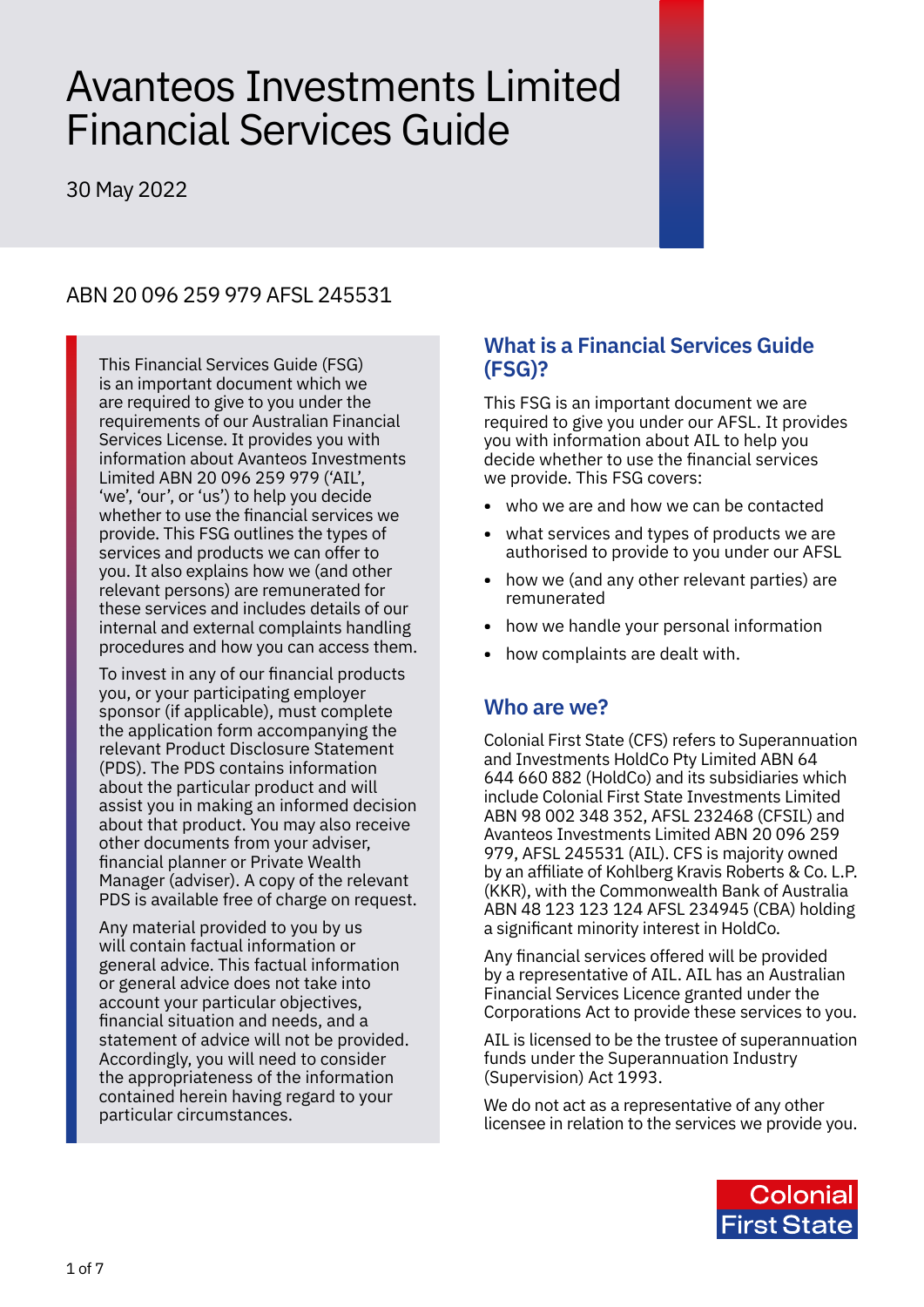The investment performance and the repayment of capital of AIL products is not guaranteed. Investments in AIL products are investment type products subject to investment risk, including possible delays in repayment, and loss of income and capital invested.

# **How to contact us?**

To contact us for CFS FirstChoice products you can:

- **•** call us on 13 13 36
- **•** email us at contactus@cfs.com.au

For CFS FirstChoice Employer Super products you can:

- **•** call us on 1300 654 666
- **•** email us at employer@cfs.com.au

For all our CFS FirstChoice products you can:

- **•** visit our website at cfs.com.au
- **•** write to us at Reply Paid 27, Sydney NSW 2001

To contact us for CFS Wrap products you can:

- **•** call us on 1800 113 116
- **•** write to us at Locked Bag 3460 GPO Melbourne VIC 3001

# **What financial services and financial products do we offer?**

We are authorised under our AFSL to provide a range of financial services to retail and wholesale clients, including:

- **•** general financial advice in relation to superannuation and/or pension products
- **•** deal on behalf of our clients in securities, warrants, interests in managed investment schemes, superannuation, deposit products and debentures, stocks or bonds, and investment life insurance products
- **•** being the trustee of superannuation funds.

This FSG only relates to products and financial services relevant where AIL is trustee.

## **How are we remunerated for the services we provide?**

If you invest in a product we issue, we receive remuneration in relation to your investment in that product. Detailed information on fees and charges payable, including who fees are paid to and if they can be negotiated, are set out in the relevant PDS. You can obtain a copy of these from your adviser or by contacting us directly.

The actual amount of remuneration may vary depending on a number of factors including your:

- **•** investment account balance
- **•** fee structure
- **•** transactions.

AIL will receive remuneration from CFSIL, the responsible entity for most of the investment options in FirstChoice and some of the investment options in CFS Wrap.

AIL is entitled to remuneration from Authorised Deposit-taking Institutions (ADIs) that provide term deposits and other fixed interest investments, and these providers may be charged annual maintenance levies by us. The annual maintenance levies are paid by the provider and are not additional costs charged to you. You can contact us to request further information about these arrangements before joining the superannuation fund.

AIL may receive remuneration, including from third parties, for administrative and other services in relation to your investment. Such investments may be offered via the superannuation and pension products we provide. Refer to the relevant PDS or Policy Document from the product issuer (which you may obtain from your adviser) for more information.

Investment Managers and Product Issuers may be charged annual maintenance levies by us. The annual maintenance levies paid by the investment manager or Product Issuer are not additional fees charged to you.

## **What commissions, fees or other benefits are received?**

Employees of AIL or other CFS entities who give you advice do not receive specific payments or commissions for the giving of that advice. These employees and our directors receive salaries, bonuses and other benefits from us. Bonus payments and other benefits are discretionary, and based on achievement of pre-determined objectives, in compliance with the Corporations Act 2001.

We do not pay commissions to third parties for referring customers to us.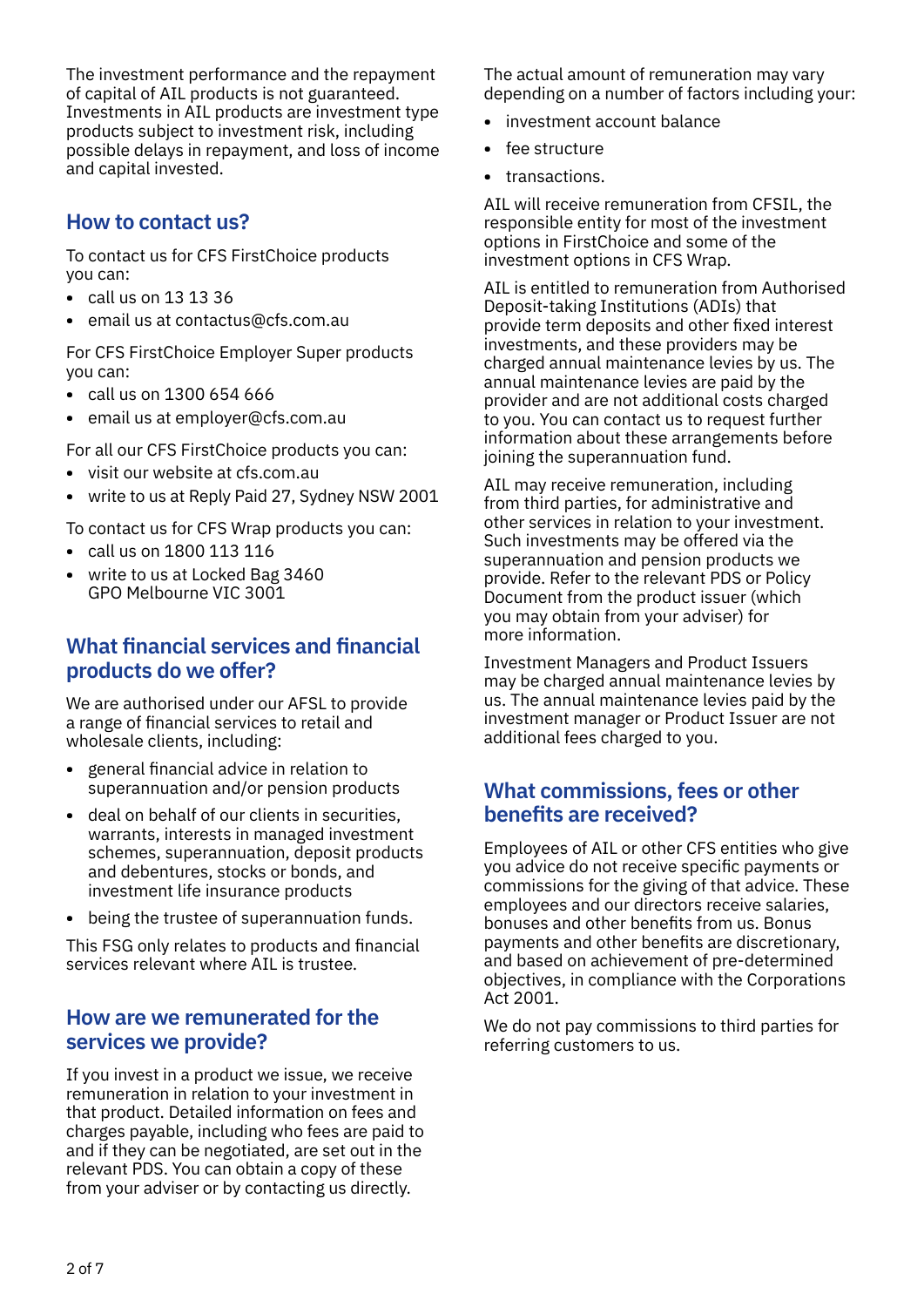# **Related party remuneration**

Companies related to us may also receive:

- **•** fees and charges as the investment manager/ responsible entity for investment funds offered through the superannuation fund services. This depends on the type of investments made
- **•** fees and charges associated with cash and fixed interest investments offered
- **•** payment for administration, management, information technology and other services provided to us
- **•** brokerage and custodial fees associated with the product.

CFSIL is the responsible entity for most of the investment options in FirstChoice and some of the investment options in CFS Wrap. CFSIL receives and retains fees in connection with those investment options and the relevant disclosure document. Other CFS entities and CBA may charge annual maintenance levies to us as an issuer of underlying investments.

These are not additional charges to you. The only fees payable in respect of those investment options are the charges disclosed in the relevant disclosure documents.

Other CFS entities and CBA may provide products that are available through FirstChoice and CFS Wrap. They receive and retain fees in connection with these products.

## **Payments to your adviser**

We are not paid for the provision of advice. When you invest in a product we issue, you will agree with your adviser an amount that will be paid for the provision of advice by your adviser in relation to your investment. We will then pay that amount to your adviser.

You may receive advice in relation to the products we offer from financial advisers who do not work for AIL or other CFS entities. These advisers, as well as their licensed dealer groups, may receive some benefits as well as remuneration from us. The adviser's and their licensed dealer group's remuneration is included in the fees you pay when investing in our products.

Details on the remuneration payable to your adviser in connection with your investment are set out in the relevant PDS. A copy of the relevant PDS is available free of charge on request.

The manner in which your adviser receives any remuneration from AIL, or any remuneration (including commission) from any other party in connection with your investment, should also be set out in any Statement of Advice your adviser provides you.

## **How can you transact with us?**

#### Wrap products

When you invest in a superannuation product (other than FirstChoice), you authorise us to act on instructions from your adviser (if any) in relation to your investments in your superannuation fund. You also acknowledge that you may not give us instructions directly except to withdraw, appoint a new adviser or update your details.

If you no longer have an adviser authorised to use our financial products, your account may not be actively managed or monitored and either there will be some changes to services applicable to your account or you may need to close your account. We recommend you seek financial advice regarding your investments, including your investment in our products. A copy of the relevant Non-advised Investor policy is available free of charge on request. For further details on our requirements, any fee applicable to the product and the services you will receive please refer to the relevant PDS available online.

## FirstChoice products

If you invest in FirstChoice, you can give us instructions electronically, by telephone, mail or via our website. Any dealings with us by telephone or electronically will be governed by our standard 'telephone and electronic communications terms and conditions'. These terms and conditions are contained in the PDS for each FirstChoice product and are also available on the website at [cfs.com.au](http://cfs.com.au)

For FirstChoice, there are also terms and conditions of use for our website and FirstNet, our secure internet service. These terms and conditions can be obtained on the website at [cfs.com.au/terms-of-use](http://cfs.com.au/terms-of-use)

# **Managing conflicts of interest**

CBA holds an interest in CFS through its significant minority interest in HoldCo.

All related party transactions are conducted on arm's length terms. Accordingly, AIL believes that related parties are receiving reasonable remuneration. Any conflict of interest or potential conflict of interest is managed in accordance with CFS's Conflicts Management Policy. AIL is the trustee of superannuation funds and makes its investment decisions in accordance with its systems and processes separately from other CFS entities and CBA. The available investments may include securities or other financial products issued by other CFS entities or CBA. As a result, their activities may have an effect on the investments.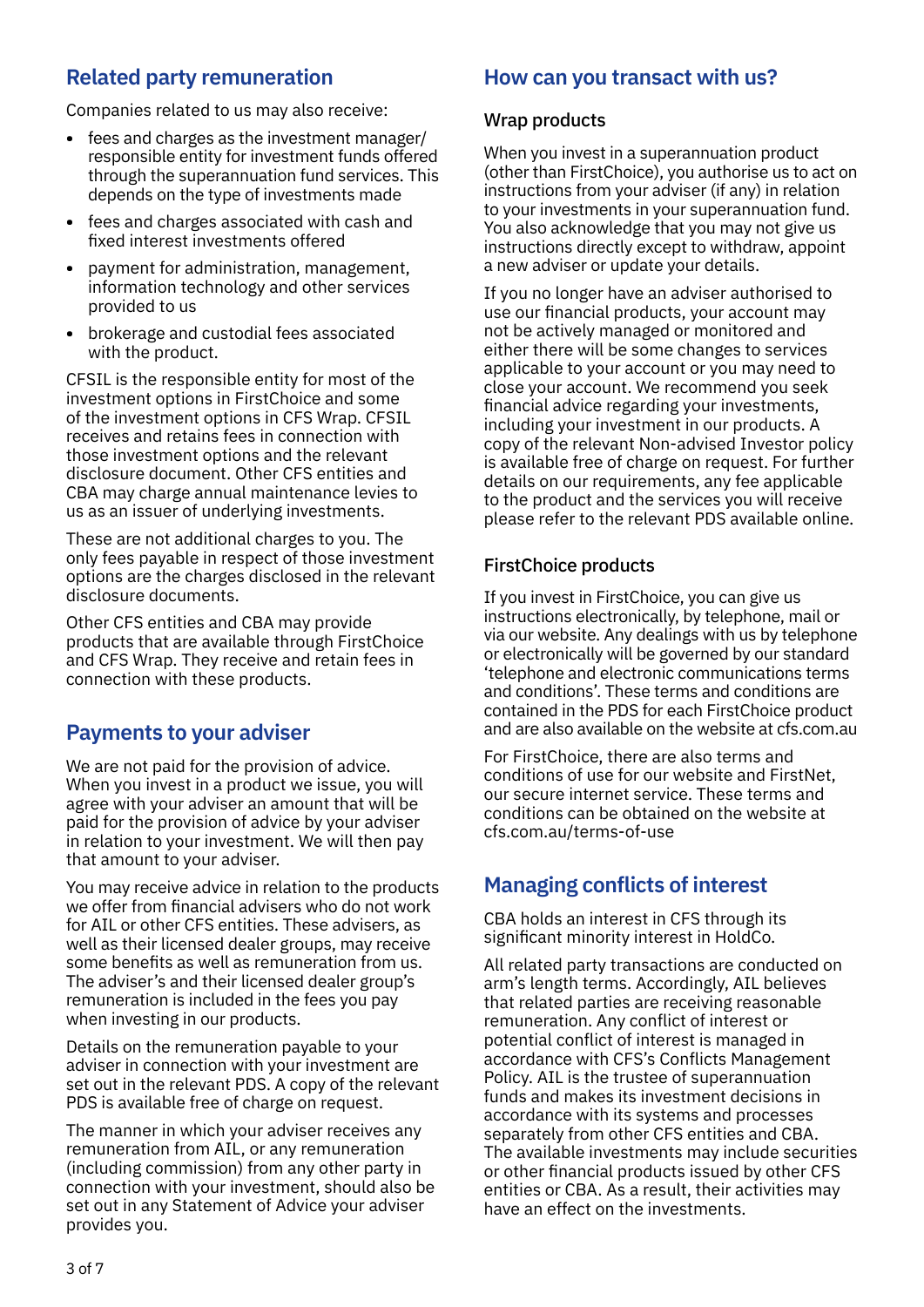AIL makes no representation as to the future performance of any underlying investments held in the superannuation funds, including those issued by other CFS entities or CBA. AIL, other CFS entities, members of CBA and their directors and employees may hold, buy or sell shares or other financial products included in the options in the superannuation funds. They may have business relationships (including joint ventures) with related parties or any of the entities included in the superannuation funds. In addition, they may from time to time advise AIL in relation to activities unconnected with the superannuation funds. Such relationships and advisory roles may include acting as general financial adviser in respect of, without limitation, corporate advice, financing, funds management, property and other services. The directors and employees of AIL, other CFS entities and members of CBA may hold directorships in the companies included in the superannuation funds. Any confidential information they receive as a result of the business relationships, advisory roles and directorships discussed above will not be made available to AIL.

## **What kind of compensation arrangements are in place for a breach of our legal obligations?**

Where we are liable to meet a claim, payment will generally be paid from our cash flows and available resources.

For claims, we may rely on and claim under the professional indemnity insurances that we hold. These insurances are between us and the insurer and are intended to respond to civil liability resulting from significant claims for compensation made against us for financial services provided by us or our representatives. These insurances provide cover even if one of our representatives has ceased to act or work for us.

Our compensation arrangements comply with the legal requirements set out in section 912B of the *Corporations Act*.1

# **Privacy information**

#### How is your personal information dealt with?

The privacy of your personal information is important to us. For more information about our privacy and information handling practices, please refer to the CFS Privacy Policy, which is available through [cfs.com.au/privacy](http://cfs.com.au/privacy)

## Collecting information

'Customer information' is information about a customer. It includes personal information such as name, age, gender and contact details as well as your health and financial information.

#### How we collect it

We can collect and verify customer information in different ways and we will advise you of the most acceptable ways to do this.

The law may require us to identify our customers. We do this by collecting and verifying information about you. We may also collect and verify information about persons who act on your behalf. Collecting and verifying information helps to protect against identity theft, money laundering and other illegal activities. We may disclose your customer information in carrying out verification (eg we may refer to public records to verify information and documentation, or we may verify with your adviser or employer that the information you have given us is accurate).

## What we collect

For individuals, the type of information we may collect and verify includes your full name, date of birth and residential address. If you are commonly known by two or more different names, you must give us full details of your other name or names.

#### Accuracy

You must provide us with accurate and complete information. If you do not, you may be in breach of the law and also we may not be able to provide you with products and services that best suit your needs.

## **How do we use your personal information?**

We collect, use and exchange your personal information so that we can:

- **•** establish your identity and assess applications for the products and services you choose
- **•** price and design our products and services
- **•** administer the products and services
- **•** manage our relationship with you
- **•** manage our risks and help identify and investigate illegal activity, such as fraud

<sup>1</sup> Section 912B requires financial services licensees who provide financial services to retail clients to have arrangements for compensating those persons for loss or damage suffered because of breaches of relevant legal obligations by a licensee or its representatives.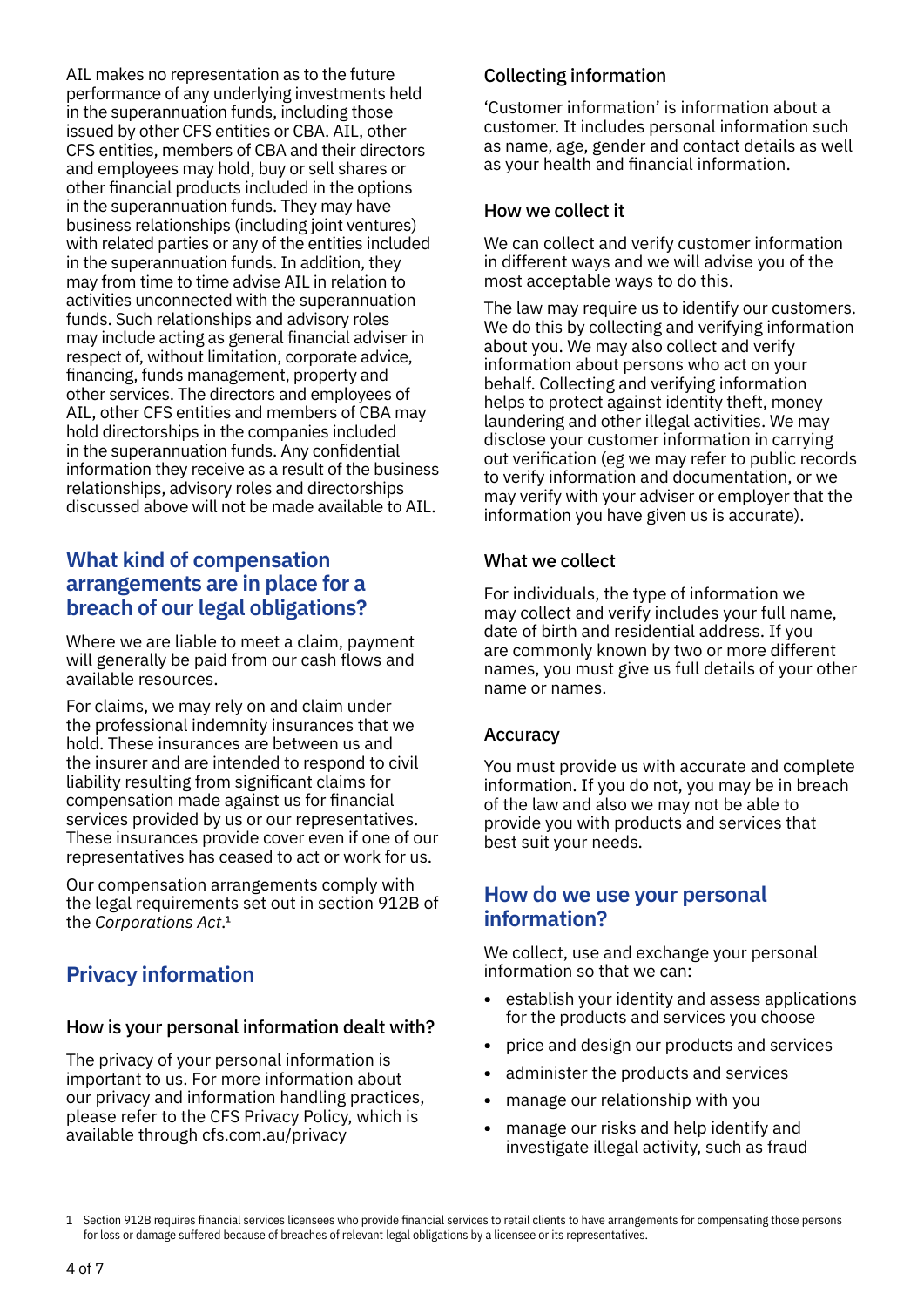- **•** contact you, for example, if we need to tell you something important
- **•** conduct and improve our businesses and improve the customer experience
- **•** comply with our legal obligations and assist government and law enforcement agencies or domestic and foreign regulators
- **•** identify and tell you about other products or services that we think may be of interest to you.

We may also collect, use and exchange your information in other ways where permitted by law.

## Electronic communication

If we have your email or mobile phone details, we may contact you electronically, including by SMS. You may also receive information on CFS's products and services electronically.

# **Direct marketing**

Please contact us if you don't want to receive direct marketing from us.

## **Gathering and combining data to get insights**

Improvements in technology enable organisations, like us, to collect and use information to develop a more integrated view of customers and provide better products and services.

CFS entities may combine customer information they have with information available from a wide variety of external sources (for example census or Australian Bureau of Statistics data). CFS entities are able to analyse the data in order to gain useful insights which can be used for any of the purposes mentioned above.

In addition, CFS entities may provide data insights or related reports to others, for example, to help them understand their customers better.

These are based on aggregated information and do not contain any information that identifies you.

# **Protecting your personal information**

We comply with the Australian Privacy Principles as incorporated into the *Privacy Act 1988* (Cth) which protect your sensitive information, such as health information. When we need to obtain this type of information, we will ask for your consent, except where otherwise permitted by law.

#### Who do we exchange your personal information with?

We exchange your personal information with other CFS entities, so that we may adopt an integrated approach to our customers. We may share some of your personal information with CBA to enhance your customer experience. For example, you may be able to view your account balance on CBA's NetBank website.

CFS entities may use this information for any of the purposes mentioned under 'How do we use your personal information?' above.

#### Third parties

We may exchange your information with third parties where this is permitted by law or for any of the purposes mentioned under 'How do we use your personal information?' above.

These third parties include:

- **•** service providers or those to whom we outsource certain functions, for example, statement production, debt recovery and information technology support
- **•** your employer
- **•** brokers and agents who refer your business to us
- **•** any person acting on your behalf or authorised by you to have access to your account, including via third party software systems
- **•** the insurer to enable it to assess your insurance application and to provide and administer cover
- **•** medical practitioners (to verify or clarify, if necessary, any health information you may provide
- **•** the annuity issuer of investment life insurance products to enable assessment of your application form and to provide an investment life insurance policy
- **•** claims-related providers, such as assessors and investigators, who help us with claims
- **•** auditors
- **•** government and law enforcement agencies or domestic and foreign regulators
- **•** entities established to help identify illegal activities and prevent fraud.

In all circumstances where our contractors and outsourced service providers become aware of customer information, confidentiality arrangements apply.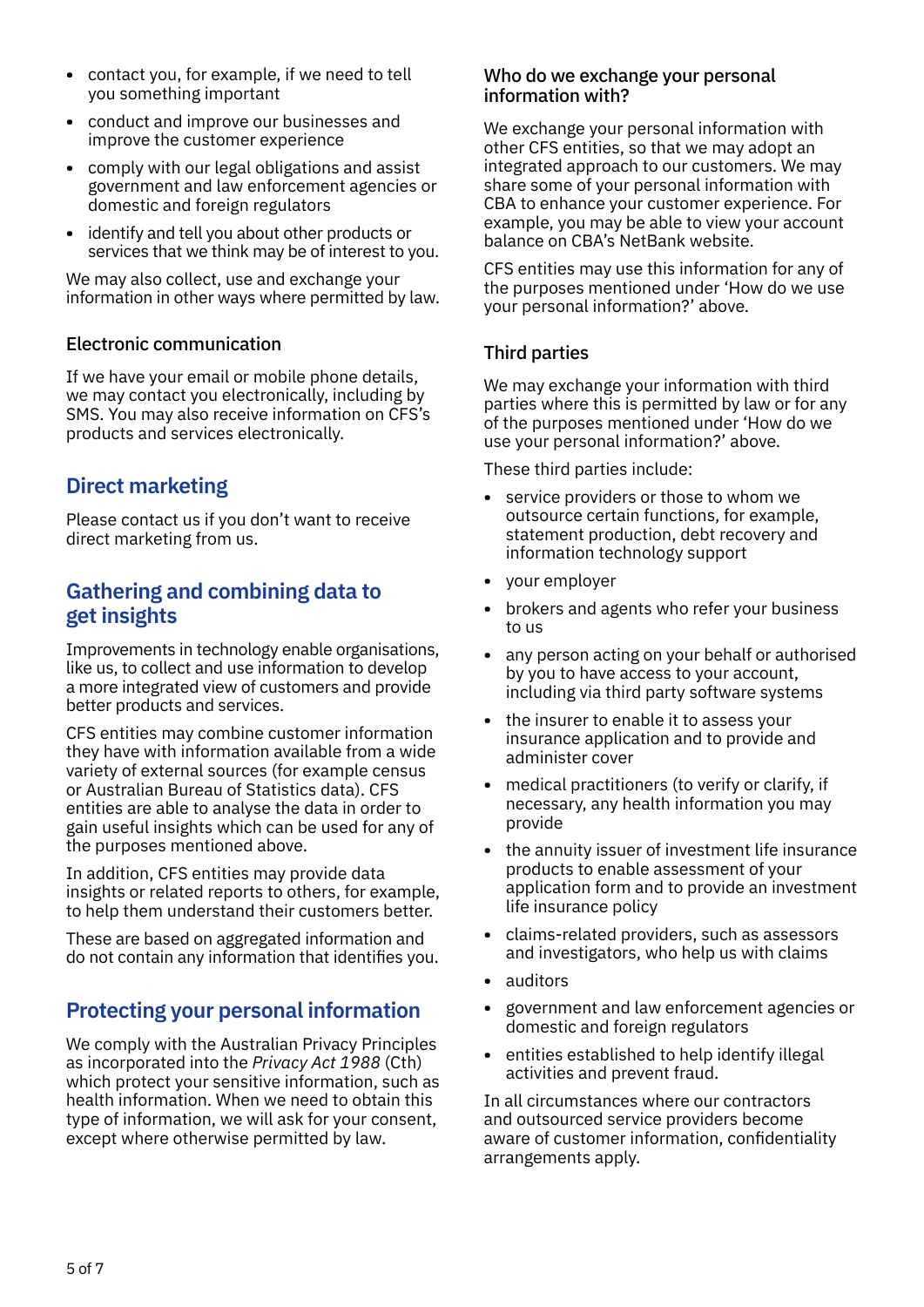If you request us not to share your information with one of our third party suppliers, this may lead to us not being able to provide you with a product or service.

We may be required to disclose customer information by law, eg under Court Orders or Statutory Notices pursuant to taxation or social security laws or under laws relating to sanctions, anti-money laundering or counter-terrorism financing.

#### Sending information overseas

From time to time we may send your personal information overseas, including to overseas CFS entities and to service providers or other third parties who operate or hold data outside Australia. Where we do this, we make sure that appropriate data handling and security arrangements are in place. Please note that Australian law may not apply to some of these entities.

We may also send information overseas to complete a particular transaction or where this is required by laws and regulations of Australia or another country.

For more information about which countries your information may be sent to, see the CFS Privacy Policy available at [cfs.com.au/privacy](http://cfs.com.au/privacy)

## Additional obligations

CFS entities may be subject to laws or regulations in Australia or another country that affect your relationship with us (eg laws that address tax evasion). So that we may comply with our obligations under these laws or regulations, we may:

- **•** require you to provide information about you or your product
- **•** if required to do so, withhold an amount from a payment to you, and if we do, we will not reimburse you for the amount withheld, and/or
- **•** take such other action as is reasonably required, including, for example, closing your account.

# **Viewing your information**

You can (subject to permitted exceptions) request access to your personal information and seek the correction of such information by contacting us.

We may charge you for providing access. For more information about our privacy and information handling practices, please refer to the CFS Privacy Policy, which is available at [cfs.com.au/privacy](http://cfs.com.au/privacy)

# **Making a privacy complaint**

If you have a concern about your privacy, you have a right to make a complaint.

To lodge a privacy complaint, you can email us at complaints@cfs.com.au

We acknowledge every complaint we receive and provide the name, a reference number and contact details of the investigating officer. Usually, it takes only a few days to resolve a complaint.

For more information about our privacy and information handling practices, please refer to the CFS Privacy Policy, which is available through [cfs.com.au/privacy](http://cfs.com.au/privacy)

# **What to do if you have a complaint**

We recognise that even in the best run organisations things can go wrong. If you have a complaint, please tell us so we can work with you to try and fix the problem. We aim to resolve complaints promptly and will do all we can to resolve the situation for you.

In resolving your complaint, we will:

- **•** acknowledge your complaint and make sure we understand the issues
- **•** record your complaint and investigate the matters raised
- **•** do everything we can to fix any problems
- **•** keep you informed of our progress
- **•** give you our name, a reference number and contact details so that you can follow up at any time and
- **•** provide a written resolution letter (for complaints not resolved in 5 business days), which explains our investigation, decision and reasons for our decision.

We will make every effort to resolve your query as quickly as possible, but no later than 45 days, unless your complaint relates to a death benefit distribution, in which case no later than 90 days.

Occasionally, there may be delays in responding to your complaint, due to the complexity of the resolution or due to circumstances outside of our control. If this occurs we will let you know about the delay, the reason for the delay and your options, including your right to complain to the external dispute body.